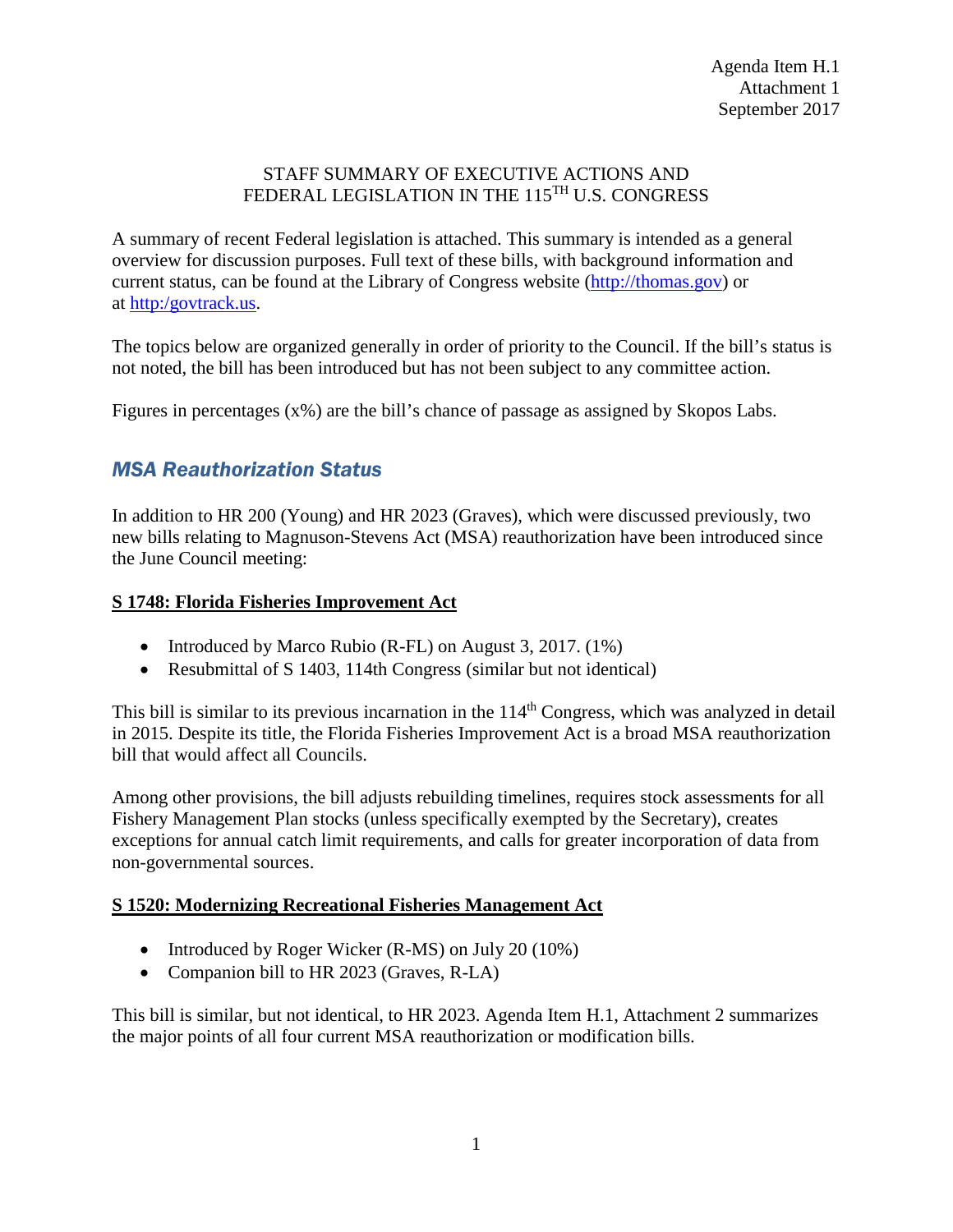### **Hearings**

On August 23, the Senate Commerce Committee held a hearing ("Reauthorization of the Magnuson-Stevens Fishery Conservation and Management Act: Oversight of Fisheries Management Successes and Challenges") in Soldotna, Alaska [\(http://tinyurl.com/yb66h72u\)](http://tinyurl.com/yb66h72u).

Hearings were also held August 1 in the Senate Commerce Committee's Subcommittee on Oceans, Atmosphere, Fisheries, and Coast Guard ("Reauthorization of the Magnuson-Stevens Fishery Conservation and Management Act: NOAA and Council Perspectives.") [\(http://tinyurl.com/yareqjb4\)](http://tinyurl.com/yareqjb4) and July 19 in the House Natural Resources Committee's Subcommittee on Water, Power, and Oceans ("Exploring the Successes and Challenges of the Magnuson-Stevens Act").

Agenda Item H.1, Attachment 3 includes three sets of written testimony presented at hearings on August 1 and August 23 (from Dan Hull, Chair, North Pacific Fishery Management Council; Chris Oliver, NMFS Assistant Administrator; and Dr. John Quinn, Chair, New England Fishery Management Council).

# *Other Bills of Particular Interest*

## **HR 23: Gaining Responsibility on Water (GROW) Act**

- Introduced by David Valadao (R-CA)
- Status: Introduced January 3. **Passed House** on July 12. (35%)

This far-reaching bill would have significant negative effects on California salmon and their habitat (see summary in April 2017 briefing book: http://tinyurl.com/yb6v3o5v).

## **HR 374: To remove the sunset provision of section 203 of Public Law 105-384.**

- Introduced by Jaime Herrera-Beutler (R-WA)
- **Signed into law** on August 17, 2017.

Removed the sunset provision of section 203 of Public Law 105-384, allowing the states of Washington, Oregon and California to continue to manage Dungeness crab fisheries.

### **HR 3144: To provide for operations of the Federal Columbia River Power System pursuant to a certain operation plan for a specified period of time.**

- Introduced by Cathy McMorris Rodgers (R-WA) on June 29. (20%)
- Co-sponsored by Kurt Schraeder (D-OR) and Greg Walden (R-OR).

HR 3144 calls for the Secretaries of Interior, Energy, and the Army Corps of Engineers to operate the Federal Columbia River Power System in a manner consistent with the reasonable and prudent alternative set forth in the Supplemental Opinion until September 2022, or whenever a subsequent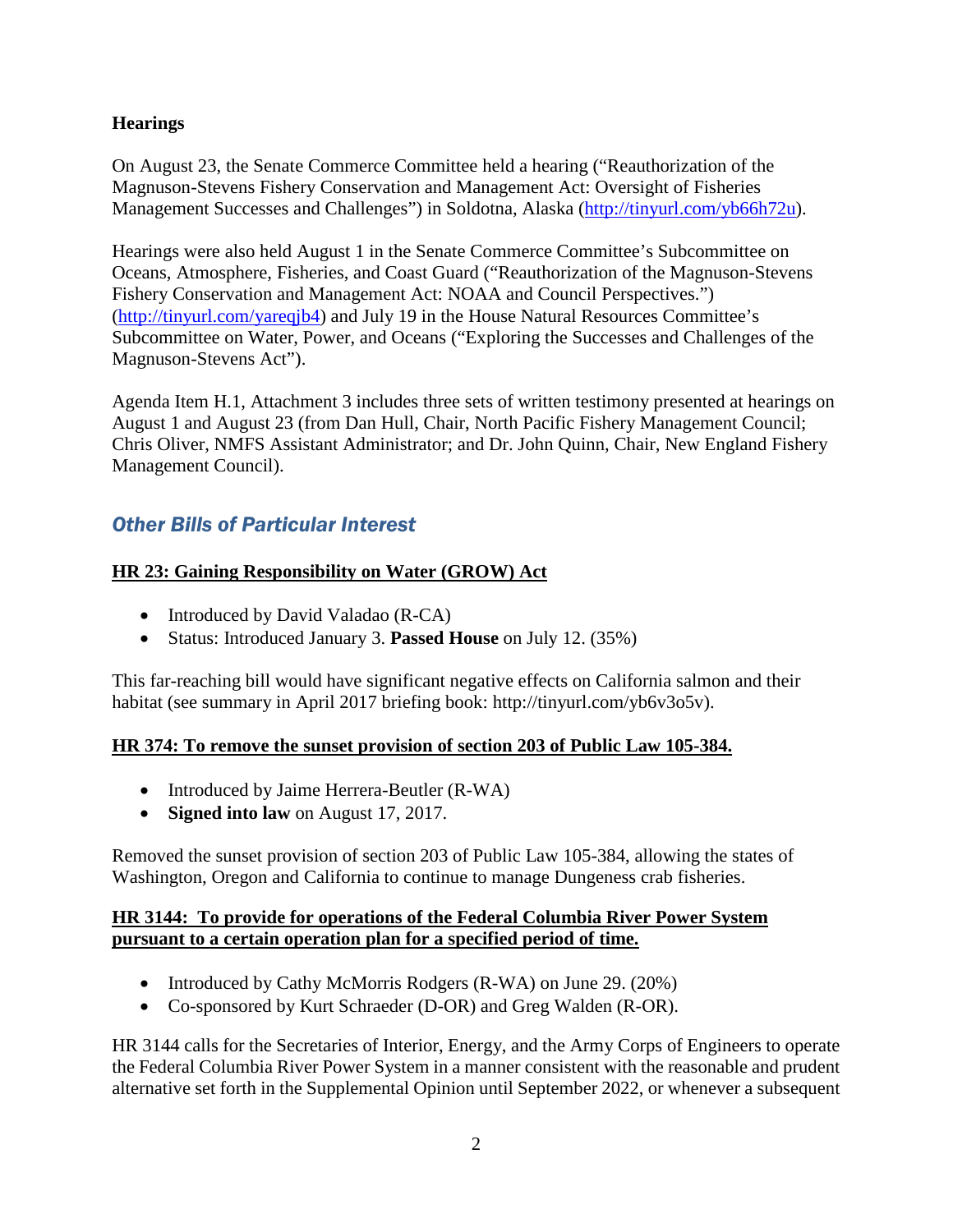final biological opinion for the Federal Columbia River Power System (FCRPS) operations is in effect. Amendments would be allowed only for public safety, power transmission, and grid reliability.

The bill would prevent any structural modification, action, *study*, or engineering plan that restricts electrical generation at any FCRPS hydroelectric dam, or that limits navigation on the Snake River except through an Act of Congress. This would prevent Federal agencies from increasing "spill" to aid salmon, effectively overturning the court ruling of U.S. District Court Judge Michael Simon earlier this year calling for additional spill. The bill would prohibit studying removal of the four lower Snake River dams and would derail a new planning process that includes new economic analyses, a review of recovery alternatives including dam removal, and an opportunity for citizen involvement.

Fishing and environmental groups oppose the bill, which makes no mention of commercial or sport fishing economies or tribes.

# *New Bills That Have Passed in House or Senate*

## **S 756/HR 2748: Save Our Seas (SOS) Act**

- Senate bill introduced by Lisa Murkowski (R-AK), Dan Sullivan (R-AK), Sheldon Whitehouse (D-RI), Cory Booker (D-NJ). House bill introduced by Don Young (R-AK)
- Status: Senate bill introduced March 29, 2017; passed Senate August 3. House bill introduced May 25. (30%)

Reauthorizes and amends the Marine Debris Act to promote international action to reduce marine debris.

# *New Bills that Have Been Reported by Committee*

### **S 669/HR 1630: Columbia River In-Lieu and Treaty Fishing Access Sites Improvement Act**

- Introduced by Jeff Merkley (D-OR)/Earl Blumenauer (D-OR)
- Status: S 669 introduced March 29 and reported by committee on August 2. (26%)

Authorizes the Secretary of the Interior to assess sanitation and safety conditions at Bureau of Indian Affairs facilities that were constructed to provide affected Columbia River Treaty tribes access to traditional fishing grounds and expend funds on construction of facilities and structures to improve those conditions.

## **S 1322: American Fisheries Advisory Committee Act (S 1322).**

- Introduced by Dan Sullivan (R-AK) on June 8, 2017.
- Status: Reported by committee August 2. Hearing held August 2. (7%)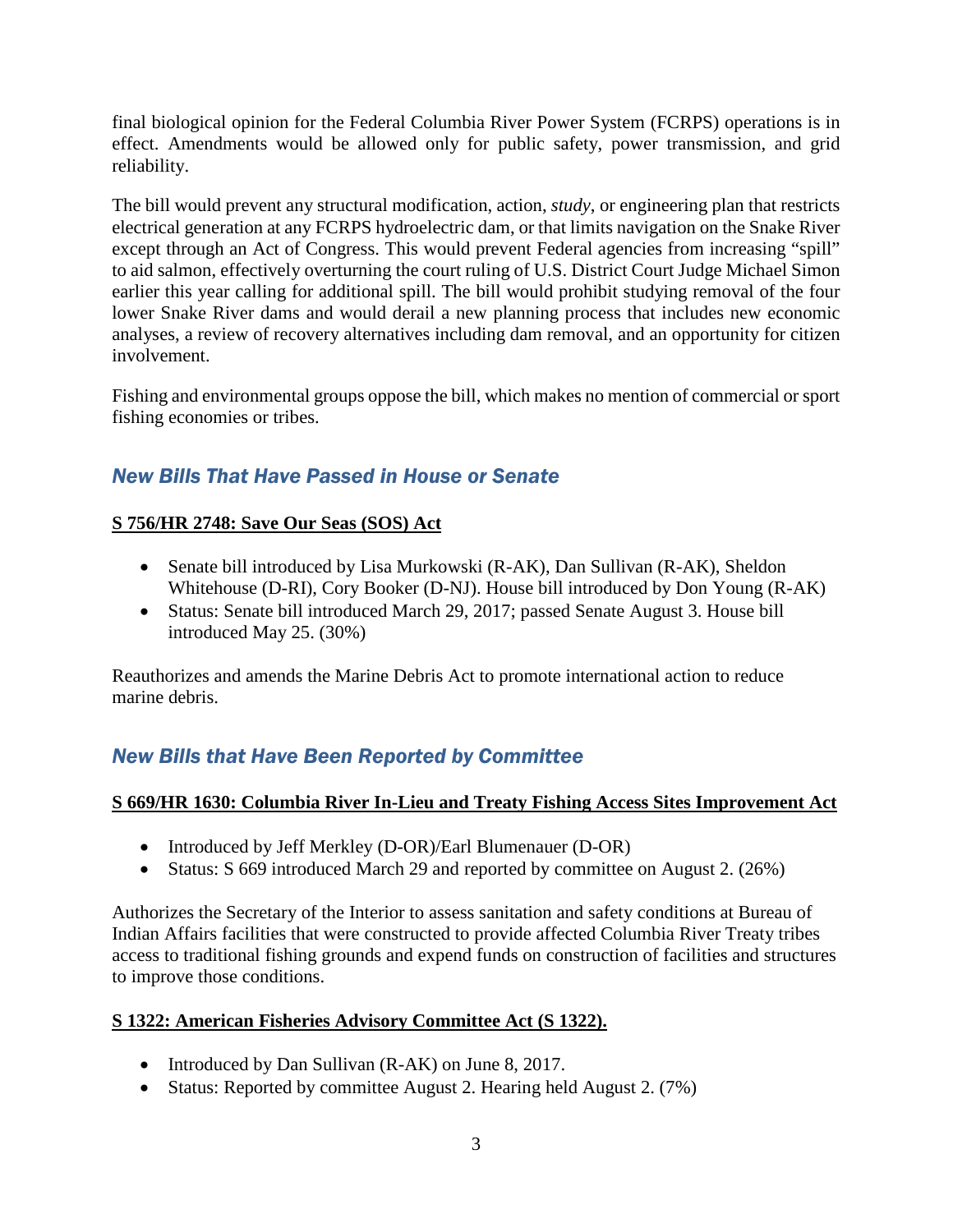• Companion bill to HR 214 (Young, R-AK) (similar but not identical)

Establishes the American Fisheries Advisory Committee to assist in the awarding of fisheries research and development grants.

### **S 1425: Coordinated Ocean Monitoring and Research Act.**

- Introduced by Roger Wicker (R-MS) on June 22, 2017.
- Status: Reported by committee August 2. (28%)

Reauthorizes the Integrated Coastal and Ocean Observation System Act of 2009.

#### **HR 2083: Endangered Salmon and Fisheries Predation Prevention Act**

- Introduced by Jaime Herrera-Beutler (R-WA) on April 24, 2017 (resubmittal)
- Status: Hearing held June 8. Reported by committee June 26. (14%)

Amends the Marine Mammal Protection Act to give temporary authorization to "eligible entities" to lethally take sea lions on the Columbia River.

# *Other New Bills (Introduced Only)*

- **Young Fishermen's Development Act (S 1323).** Introduced by Dan Sullivan (R-AK) on June 8, 2017. Companion bill to HR 2079 (Young, R-AK). A bill to preserve United States fishing heritage through a national program dedicated to training and assisting the next generation of commercial fishermen. (9%)
- **Genetically Engineered Salmon Labeling Act (S 1528).** Introduced by Lisa Murkowski (R-AK) as a companion bill to HR 204 (Young) on July 11, 2017. Amends the market name of genetically altered salmon in the U.S. (1%)
- **HR 2637: Fishing Safety Training and Research Act (HR 2637).** Introduced by William Keating (D-MA) on May 24, 2017. Reauthorizes the Fishing Safety Training Grant Program and the Fishing Safety Research Grant Program. (9%)
- **Coastal Communities Ocean Acidification Act (HR 2719):** Introduced by Chellie Pingree (D-ME) on May 25, 2017. Directs Commerce and NOAA to conduct coastal community vulnerability assessments related to ocean acidification. (5%)
- **Ocean Acidification Innovation Act (HR 2882):** Introduced by Derek Kilmer (D-OR) on June 12, 2017. Authorizes Federal agencies to establish prize competitions for innovation or adaptation management development relating to ocean acidification. (3%)
- **Protecting Honest Fishermen Act (HR 3108).** Introduced by Blake Farenthold (R-TX) on June 29. Aims to strengthen Federal consumer protection and product traceability with respect to commercially marketed seafood. (3%)
- **JAWS (Justice Attributed to Wounded Sharks) Act (HR 3377)** Introduced by Bake Farenthold (R-TX) on July 25, 2017. Prohibits importation of seafood products of countries that do not prohibit the practice of shark finning. (1%)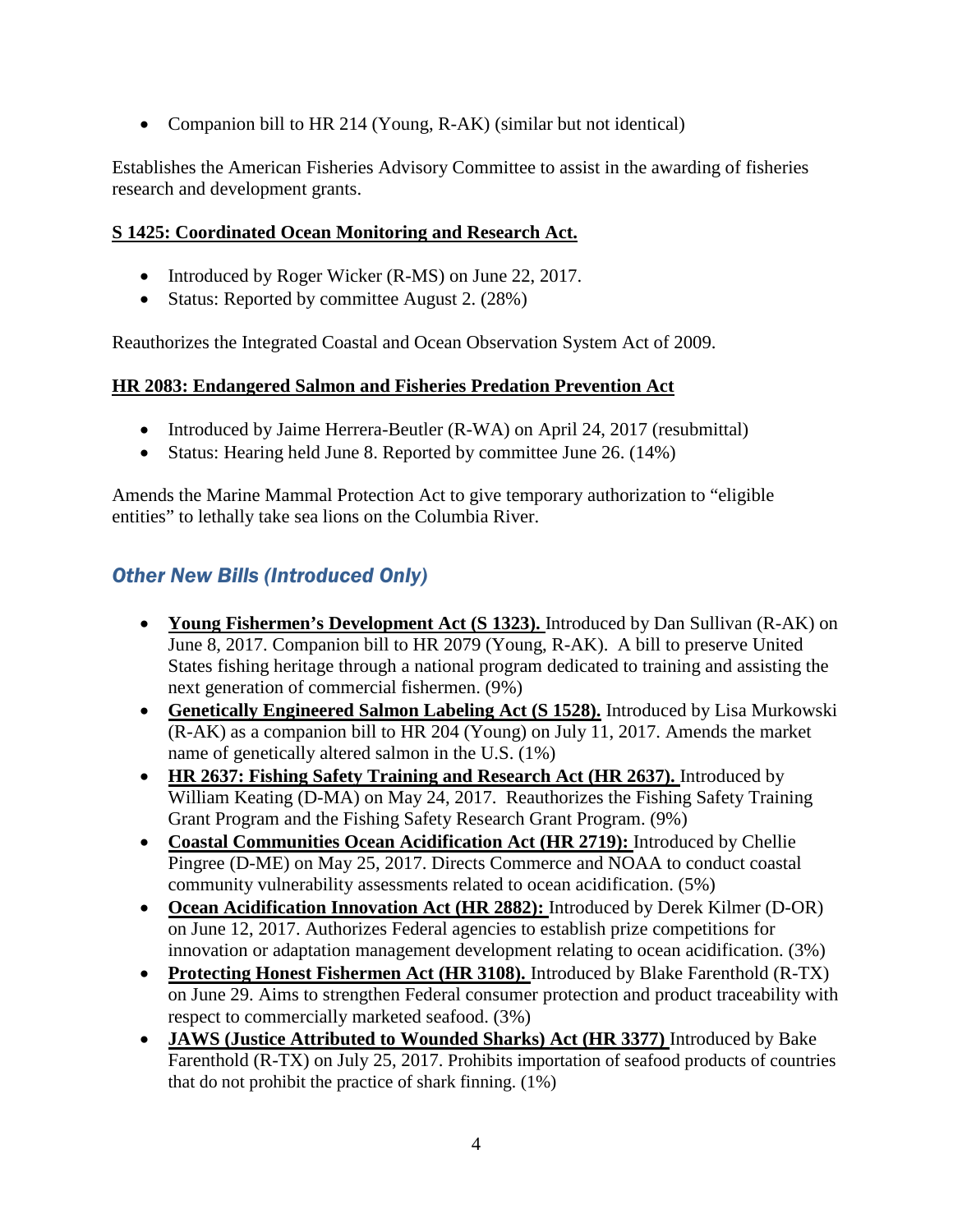# Previously Discussed Bills that have not Moved

| <b>Bill</b>   | <b>Title</b>                           | <b>Sponsor</b>      | <b>Introduced</b> | <b>Notes</b>                      |
|---------------|----------------------------------------|---------------------|-------------------|-----------------------------------|
| Number(s)     |                                        |                     |                   |                                   |
| HR 26/S 21    | Regulations from the Executive in Need | Paul (R-KY)/Collins | January 2017      | <b>Requires Congressional</b>     |
|               | of Scrutiny (REINS) Act                | $(R-GA)$            |                   | approval of major                 |
|               |                                        |                     |                   | regulations.                      |
| HR 169/S 31   | <b>West Coast Ocean Protection Act</b> | Feinstein/Huffman   | January 2017      | Prevents oil drilling.            |
|               |                                        | $(D-CA)$            |                   |                                   |
| <b>HR 200</b> | Strengthening Fishing Communities and  | Don Young (R-AK)    | January 2017      | See MSA discussion above.         |
|               | Increasing Flexibility in Fisheries    |                     |                   |                                   |
|               | Management Act                         |                     |                   |                                   |
| <b>HR 206</b> | Prevention of Escapement of            | Young (R-AK)        | January 2017      |                                   |
|               | Genetically Altered Salmon in the      |                     |                   |                                   |
|               | <b>United States</b>                   |                     |                   |                                   |
| HR 223        | To prohibit Interior/Commerce from     | Young $(R-AK)$      | January 2017      |                                   |
|               | authorizing commercial finfish         |                     |                   |                                   |
|               | aquaculture operations in the EEZ      |                     |                   |                                   |
| HR 234        | Maritime Lien Reform Act               | Young (R-AK)        | January 2017      |                                   |
| <b>HR 310</b> | Southwestern Oregon Watershed and      | DeFazio (D-OR)      | January 2017      |                                   |
|               | <b>Salmon Protection Act</b>           |                     |                   |                                   |
| HR 622        | Local Enforcement for Local Lands Act  | Chaffetz (R-UT)     | January 2017      | <b>State control over Federal</b> |
|               |                                        |                     |                   | lands.                            |
| HR 637        | Stopping EPA Overreach Act             | Palmer (R-AL)       | January 2017      | Weakens EPA.                      |
| HR 654        | Pacific Northwest Earthquake           | Peter DeFazio (D-   | January 2017      |                                   |
|               | Preparedness Act                       | OR)                 |                   |                                   |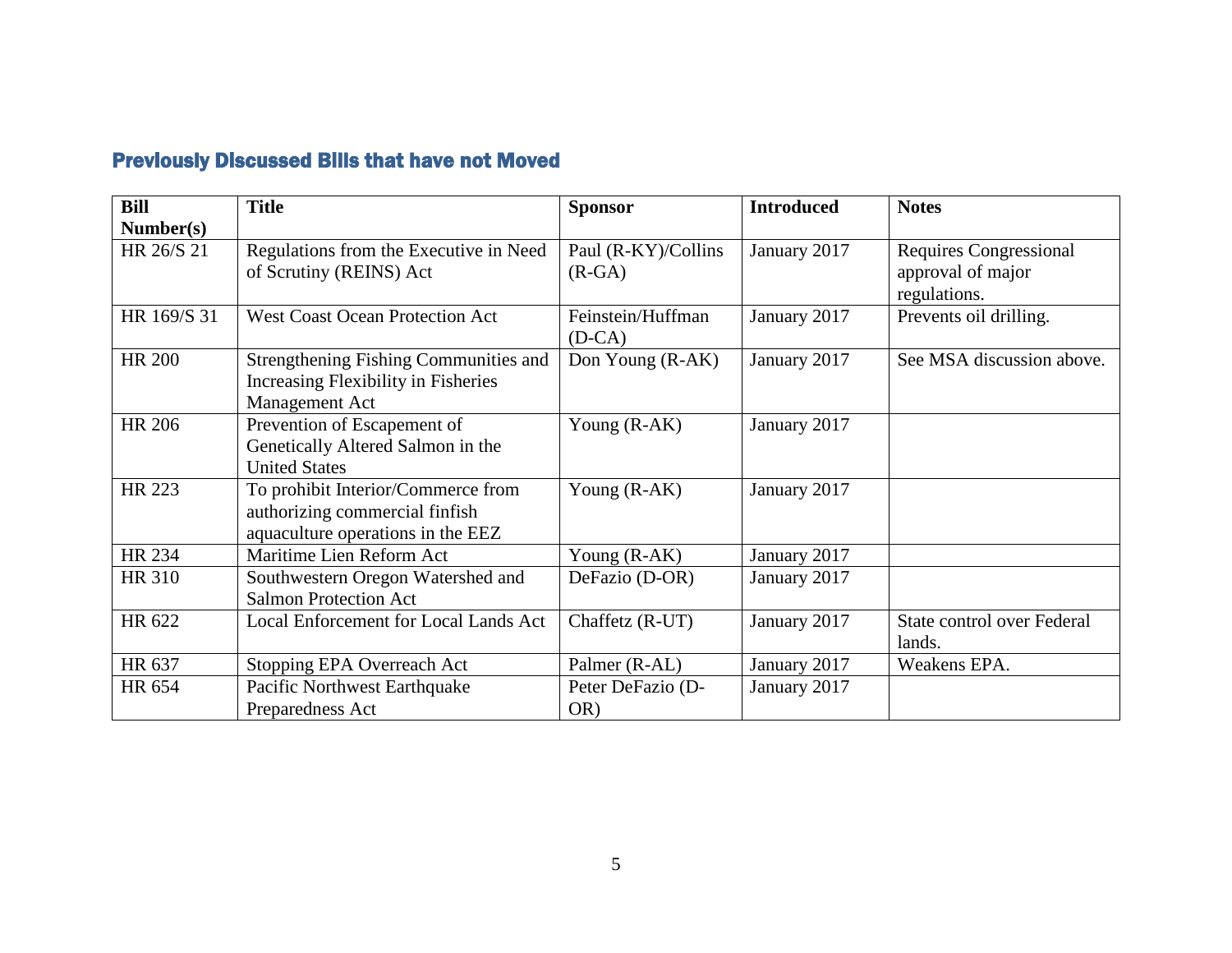| HR 674                  | One in, One Out Act                                                                                                                                | McCaul (R-TX)                                  | January 2017                                  | Requires each agency to<br>repeal or revise one or more<br>existing regulations before<br>issuing a new regulation. |
|-------------------------|----------------------------------------------------------------------------------------------------------------------------------------------------|------------------------------------------------|-----------------------------------------------|---------------------------------------------------------------------------------------------------------------------|
| <b>HR 731</b>           | California Clean Coast Act                                                                                                                         | Salud Carbajal (D-<br>CA)                      | January 2017                                  | Prevents oil drilling off<br>California coast.                                                                      |
| <b>HR 845</b>           | Ocean Acidification Research<br>Partnerships Act                                                                                                   | Carbajal (D-CA)                                | February 2017                                 |                                                                                                                     |
| <b>HR 861</b>           | To Terminate the Environmental<br>Protection Agency                                                                                                | Gaetz (R-FL)                                   | February 2017                                 |                                                                                                                     |
| <b>HR 875</b>           | To streamline the Bureau of<br>Reclamation process for creating or<br>expanding water storage, rural water<br>supply, and water recycling projects | Newhouse (R-WA)                                | February 2017                                 |                                                                                                                     |
| <b>HR 958</b>           | To eliminate certain programs of the<br><b>Environmental Protection Agency</b>                                                                     | Johnson (R-TX)                                 | February 2017                                 |                                                                                                                     |
| HR 1154/S<br>168        | <b>Commercial Vessel Incidental</b><br>Discharge Act                                                                                               | Wicker (R-<br>MS)/Hunter (R-CA)                | January/February<br>2017                      |                                                                                                                     |
| <b>HR 1308/S</b><br>513 | Frank and Jeanne Moore Wild Steelhead<br>Special Management Area Designation<br>Act                                                                | Ron Wyden (D-<br>OR)/Peter DeFazio<br>$(D-OR)$ | March 2017                                    |                                                                                                                     |
| HR 1430                 | Honest and Open New EPA Science<br>Treatment Act of 2017                                                                                           | Smith (R-FL)                                   | Introduced and<br>passed House<br>March 2017. | Limits the types of data that<br>can be used by the EPA.                                                            |
| HR 1431                 | EPA Science Advisory Board Reform<br>Act                                                                                                           | Lucas (R-OK)                                   | Introduced and<br>passed House<br>March 2017. | Limits who can serve on the<br>EPA's Science Advisory<br>Board                                                      |
| HR 1456/S<br>793        | <b>Shark Fin Trade Elimination Act</b>                                                                                                             | Cory Booker (D-<br>NJ)/Ed Royce (R-<br>CA)     | March 2017.<br>Reported May<br>18.            |                                                                                                                     |
| <b>HR 1489</b>          | Marine Access and State Transparency<br>(MAST) Act                                                                                                 | Young (R-AK)                                   | March 2017                                    | <b>Requires Congressional</b><br>approval of national<br>monuments.                                                 |